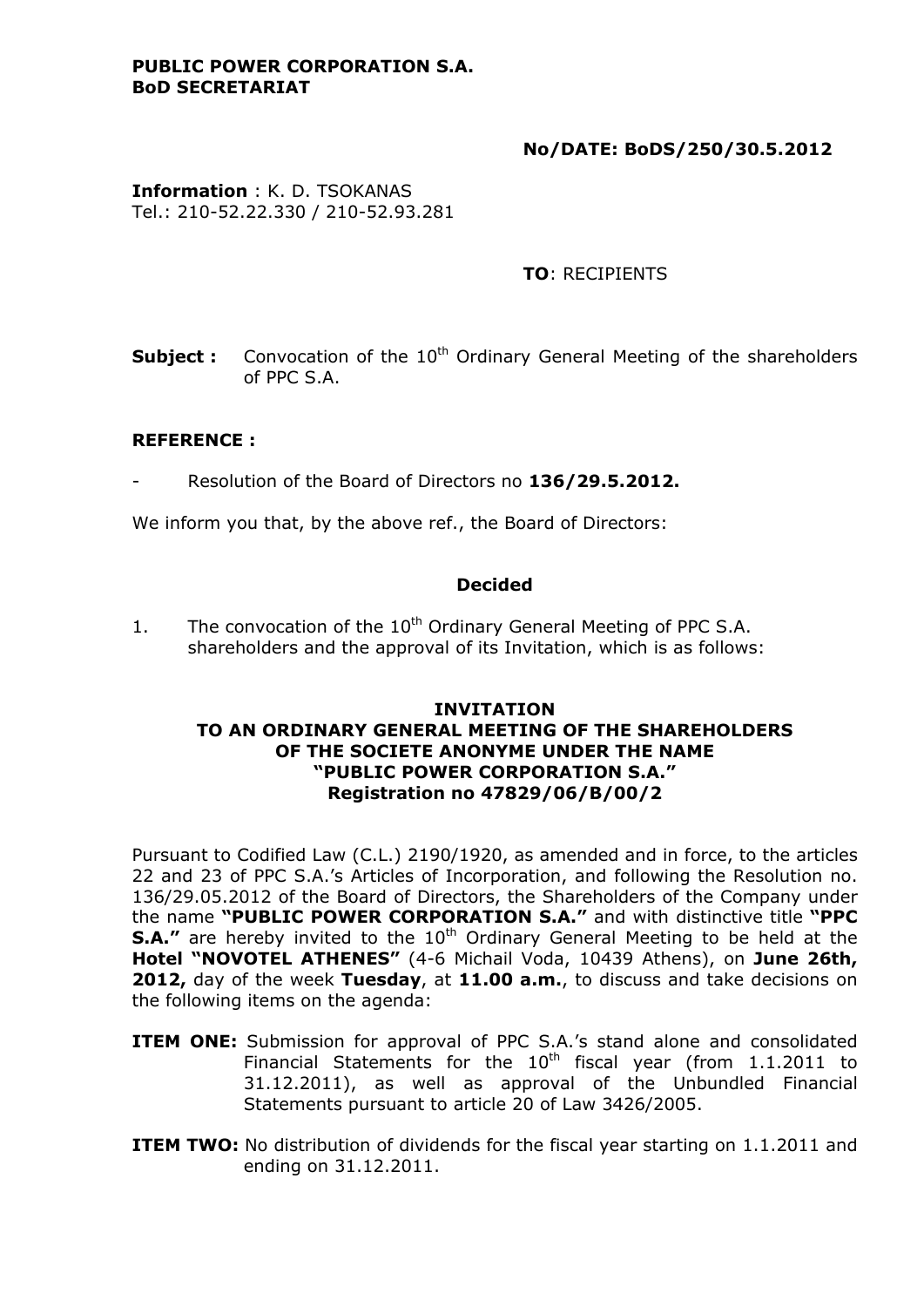- **ITEM THREE:** Release of the members of the Board of Directors and of the certified auditors-accountants from any responsibility for compensation concerning the fiscal year from 1.1.2011 to 31.12.2011, pursuant to article 35 of Codified Law 2190/1920.
- **ITEM FOUR:** Approval of the appointment of a new Member of the Board of Directors and of its capacity.
- **ITEM FIVE:** Approval of the remuneration and compensation paid to the members of the Board of Directors of the Company for the fiscal year from 1.1.2011 to 31.12.2011 and pre-approval of the gross remuneration and compensation to be paid for the fiscal year from 1.1.2012 to 31.12.2012.
- **ITEM SIX:** Adaptation of the Articles of Incorporation of PPC S.A. to the provisions of Law No. 4001/2011 (National Official Gazette vol. A΄issue no 179/22.8.2011) - Amendments of articles 3, 9, 11, 19, 19a, 32 and 36 of the Articles of Incorporation and Codification thereof.
- **ITEM SEVEN:** Approval of the appointment, pursuant to article 37 of L. 3693/2008, of the members of the Audit Committee.
- **ITEM EIGHT:** Appointment of certified auditors for the fiscal year from 1.1.2012 to 31.12.2012, pursuant to articles 31 and 32 of the Articles of Incorporation of the Company and approval of the certified auditors' remuneration for the abovementioned fiscal year.

**ITEM NINE:** Announcements and other issues.

## **PARTICIPATION RIGHT IN THE GENERAL MEETING**

In this Ordinary General Meeting (OGM), the Shareholders with right to participate and vote are those, who will be registered at the beginning of June the  $21^{st}$ , 2012, day of the week Thursday, that is the  $(5^{th})$  day prior to the OGM date - Record Date, in PPC S.A. Shareholders' registry, which is electronically kept at the Company "Hellenic Exchanges S.A. Holding, Clearing, Settlement & Registry" (Hellenic Exchanges SA – EXAE), without share blocking required. Every ordinary share has the right of one vote. Shareholders' capacity is evidenced by providing a pertinent written certification by the above mentioned institution, or alternatively, via direct online connection of the Company with the registry of the latter. Shareholders' capacity must be effective at the beginning of June the  $21<sup>st</sup>$ , 2012, day of the week Thursday (Record Date) and the pertinent written certification or the electronic verification with respect to the Shareholders' capacity must be received by the Company the latest until June the  $23^{rd}$ , 2011, day of the week Saturday, that is, the  $(3^{rd})$  day prior to the OGM date. As regards the Company, participation and voting right at the OGM is attributed only to those regarded as shareholder at the aforementioned Record Date. In case of non compliance with the provisions of article 28a of C.L. 2190/1920, as in force, such Shareholder may participate in the OGM only following permission of the latter.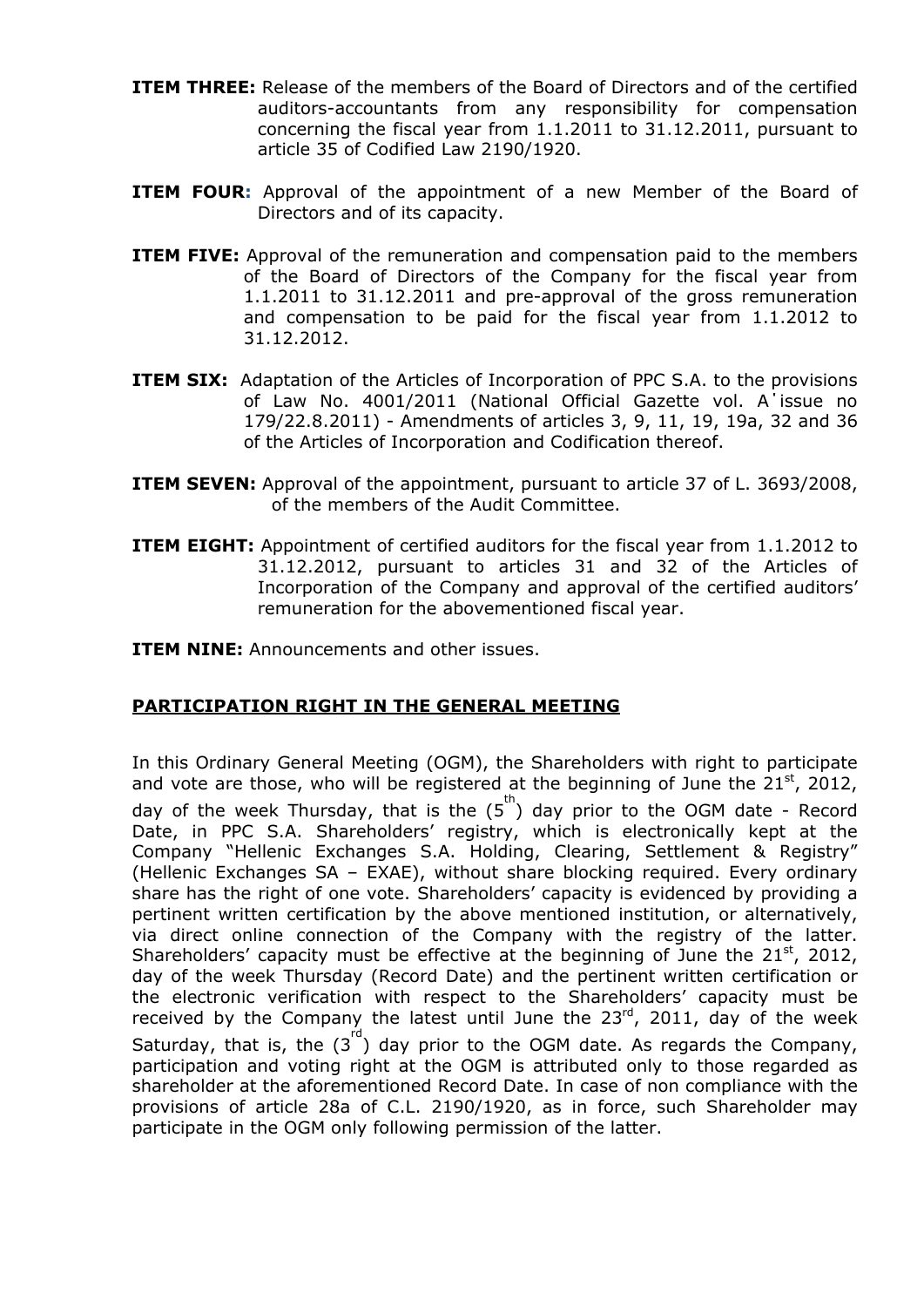## PROCEDURE FOR THE EXERCISE OF VOTING RIGHT BY PROXY

The Shareholders who wish to participate in the Ordinary General Meeting (OGM) by proxy/ies representative/es, must send the pertinent proxy holder authorisation form (Power of Attorney), which is available on the company's website [www.dei.gr,](http://www.dei.gr/) to the Company's Corporate Announcements and Shareholders Services Unit (30, Chalkokondili Street, Athens 104 32,  $5^{\text{th}}$  floor, office 515), no later than June the  $23^{rd}$  , 2012, day of the week Saturday, that is the  $(3^{rd})$  day prior to the date of the General Meeting.

Each shareholder may appoint up to three (3) proxy holders/representatives. However, if a shareholder holds shares of the company appearing in more than one securities account, the above limitation shall not prevent such shareholder from appointing separate proxy holders/representatives for the companies appearing in each securities account, as regards the General Meeting.

A proxy holder/representative acting on behalf of several shareholders may cast votes differently for each shareholder. The proxy holder/representative is obliged to disclose to the Company, before the commencement of the General Meeting, any fact which might be useful to the shareholders in assessing whether the proxy holder/representative might pursue interests other than the interest of the represented shareholder. A conflict of interest within this context may in particular arise where the proxy holder/representative:

a) is a controlling shareholder of the Company, or is another entity controlled by such shareholder;

b) is a member of the Board of Directors or the management of the Company, or of a controlling shareholder or an entity controlled by such shareholder;

c) is an employee or an auditor of the Company, or of a controlling shareholder or an entity controlled by such shareholder;

d) is a spouse or close relative (of  $1^{st}$  degree) with a natural person referred to in the above items a) to c).

The appointment and the revocation of appointment of a shareholder's proxy holder/representative shall be made in writing and shall be notified to the Company at least three (3) days prior to the date of the General Meeting.

The shareholders are requested to ensure the successful dispatch of the proxy holder authorisation form [power of attorney] and receipt thereof by the Company, by calling at the following numbers: +30 210 52 30 951, +30 210 52 93 268, +30 210 52 93 245.

In order to attend the General Meeting any shareholder/representative shall present an ID card. In case that the shareholder is a legal entity and has not appointed in accordance with the aforementioned procedure a proxy holder/srepresentative/s, then the legal representative of such shareholder shall also present his/her legalization documents, in order to attend the General Meeting.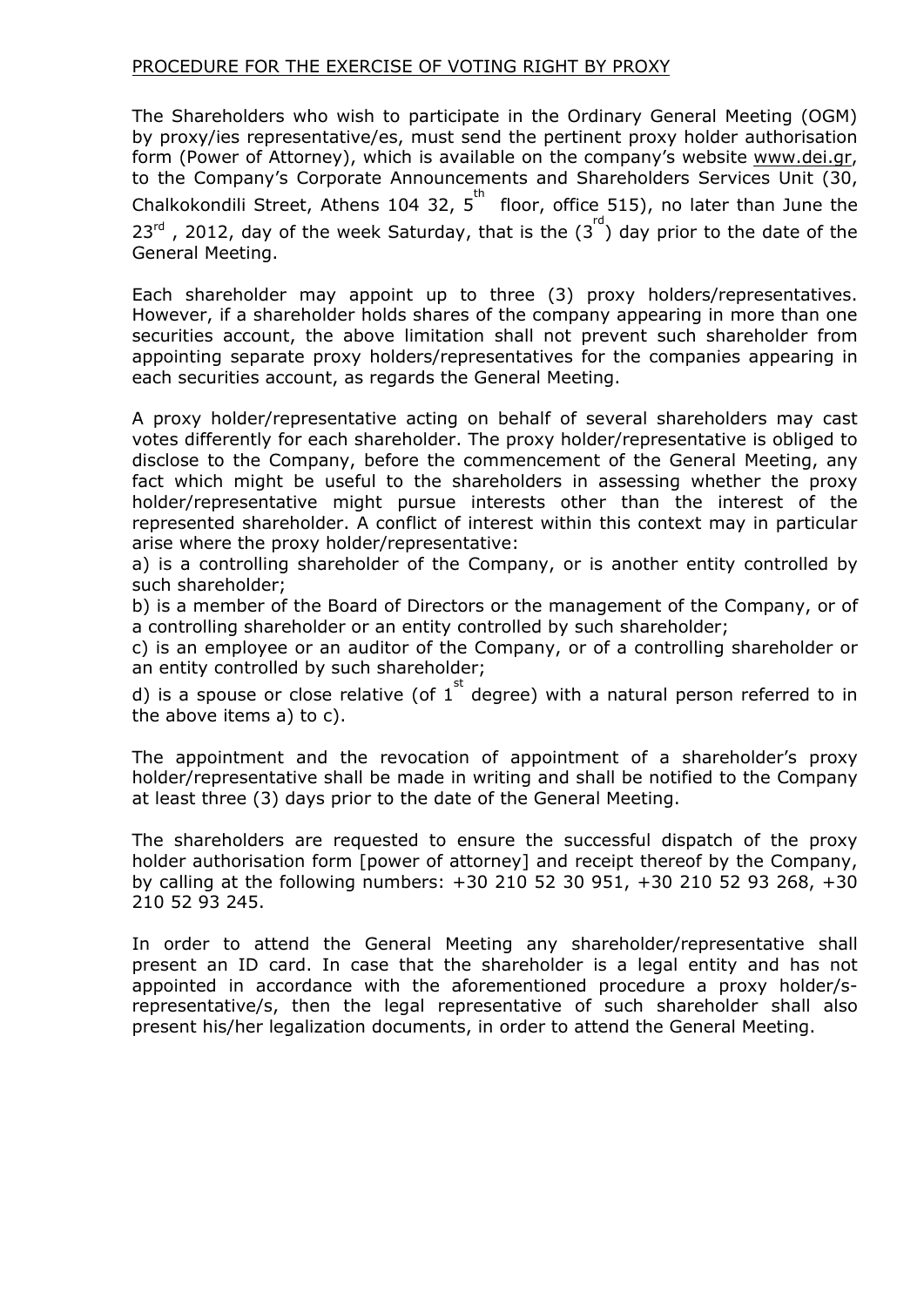## SHAREHOLDERS' MINORITY RIGHTS

With respect to the aforementioned OGM, the Shareholders have also the following rights, which can be exercised within the following deadlines per right:

(a) Shareholders representing at least one twentieth (1/20) of the paid-up share capital may request from the Board of Directors to include in the Annual General Meeting's Agenda additional items, provided that the relevant request is communicated to the Board of Directors at least fifteen (15) days prior to the OGM. The said request must be accompanied by a written justification or a draft resolution for approval by the OGM.

(b) Shareholders representing at least one twentieth (1/20) of the paid-up share capital may request from the Board of Directors to upload to the Company's website (www.dei.gr), at least six (6) days prior to the OGM date, draft resolutions for the items included in the initial or revised OGM agenda, provided that the relevant request is communicated to the Board of Directors at least seven (7) days prior to the OGM date.

(c) Following a request of shareholders communicated to the Company at least five (5) full days prior to OGM date, the Board of Directors must provide to the OGM the requested specific information with respect to Company's business, to the extent that these are useful for the actual assessment of the items on the agenda.

(d) Following a request of shareholders representing one fifth (1/5) of the paid-up share capital, communicated to the Board of Directors at least five (5) full days prior to the OGM date, the Board of Directors must provide the OGM with information about the course of the Company's affairs and its financial situation.

## AVAILABLE DOCUMENTS AND INFORMATION

The present Invitation to the Shareholders, the proxy holder authorisation form [power of attorney], the total number of shares and voting rights existing on the date of the present Invitation, the documents to be submitted to the OGM, as well as any draft resolution for any proposed agenda item or any comment of the Board of Directors on any agenda item, if no resolution has been submitted for approval, and any draft resolution proposed by the Shareholders, are or will be available, pursuant to the law and the Company's Articles of Incorporation, on the company's website [www.dei.gr,](http://www.dei.gr/) right after their notification to the Company.

The full text of the documents to be submitted to the OGM, as well as of the draft resolutions and of any documents provided for in article 27, par. 3, cases c) and d) of C.L. 2190/1920, as in force, will be available in hard copy at the Company's headquarters in Athens (30, Chalkokondili str.).

In case a quorum has not been reached on the date set forth herein above, the Shareholders are again invited, in accordance with article 29 par. 2 of C.L. 2190/1920, as in force, to a **Repeat Ordinary General Meeting, in Athens**, at **Hotel "NOVOTEL ATHENES"** (4-6 Michail Voda, 10439 Athens), on **July the 6**th, **2012**, day of the week **Friday**, at **11.00 a.m.,** with same as above Agenda.

In such Repeat General Meeting, the Shareholders with right to participate and vote are those who will be registered at the beginning of July the  $2^{nd}$ , 2012, day of the week Monday, that is the  $(4^{th})$  day prior to the OGM date (Record Date of repeat general meetings) with PPC S.A. Shareholders' registry, which is electronically kept at the company "Hellenic Exchanges S.A. Holding, Clearing, Settlement & Registry" (Hellenic Exchanges S.A. – EXAE), without share blocking required. The pertinent written certification or the online verification with respect to the Shareholders'